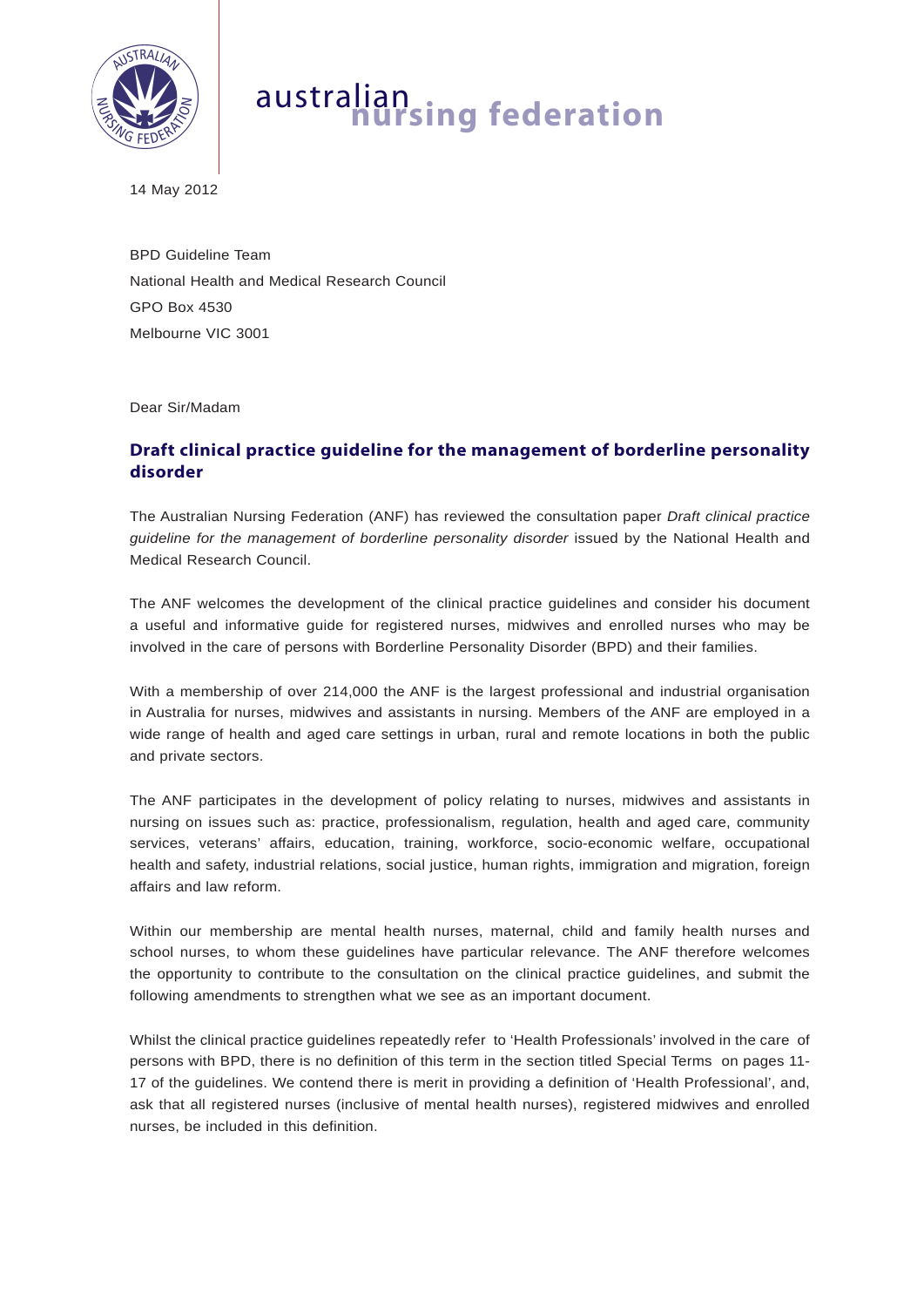Mental Health nurses are currently not included in the definition of 'Main Clinician' on page 13 of the clinical practice guidelines in the section titled Special Terms. Given the critical involvement of mental health nurses as the persons designated main point of contact *"…taking responsibility for coordinating care provided by other services"* (p. 13) we submit that mental health nurses should be included in this definition, and throughout the guidelines.

Recommendation 39 on page 26 of the clinical practice guidelines is supported. However, we believe this can be improved by inclusion of the imperative to ensure health professionals within the emergency department are provided appropriate education and training to enable them to identify persons with BPD. Health professionals need to be fully cognisant of the evidence based response around BPD, as outlined in the clinical practice guidelines.

We suggest, therefore, that Recommendation 39 be improved to include:

*Education and continuing professional development opportunities must be provided to all emergency department nurses regarding the new Clinical Practice Guidelines for the Management of Borderline Personality Disorder, thereby assisting these health professionals to more effectively respond to people presenting to emergency departments.*

There is a need to clarify the intended users outlined on page 35 of the clinical practice guidelines. Specifically, 'intended users' needs to be expanded to all registered nurses, registered midwives and enrolled nurses who may be involved in the care of persons with BPD, and not just those who practise in a specialist mental health setting.

Whilst acknowledging the intent of Recommendation 59 of the clinical practice guidelines, the terminology could be improved to better reflect that used in the *Report of the Protecting Victoria's Vulnerable Children Inquiry*, January 2012 (Department of Premier and Cabinet, Victoria http://www. childprotectioninquiry.vic.gov.au/ ) to include the need to:

- assess individuals suffering BPD within the context of their family environment;
- make assessment of any risk to children within their care; and,
- make appropriate intervention to prevent or intervene around such risk.

Mental health nurses and Nurse Practitioners are not currently included as health professionals who have a major role in the health care of people with BPD, as outlined on page 128 of the clinical practice guidelines. The ANF argues that mental health nurses and Nurse Practitioners play a critical role in this space and thus should be included in the health professionals listed on page 128.

The ANF supports and welcomes dot point 3 of page 135 of the clinical practice guidelines, which identifies that training in BPD recognition and management *"…be incorporated into undergraduate medical and nursing education…"* and therefore suggest that this be translated into a formal recommendation within the clinical practice guidelines.

While welcoming the intent of Recommendations 59-64, the ANF suggests these recommendations should identify the unique capacity that maternal, child and family health nurses and school nurses have in identifying individuals with BPD; assessing such persons within their family environment - and any risk to children in their care, and, making appropriate timely interventions to circumvent such risk.